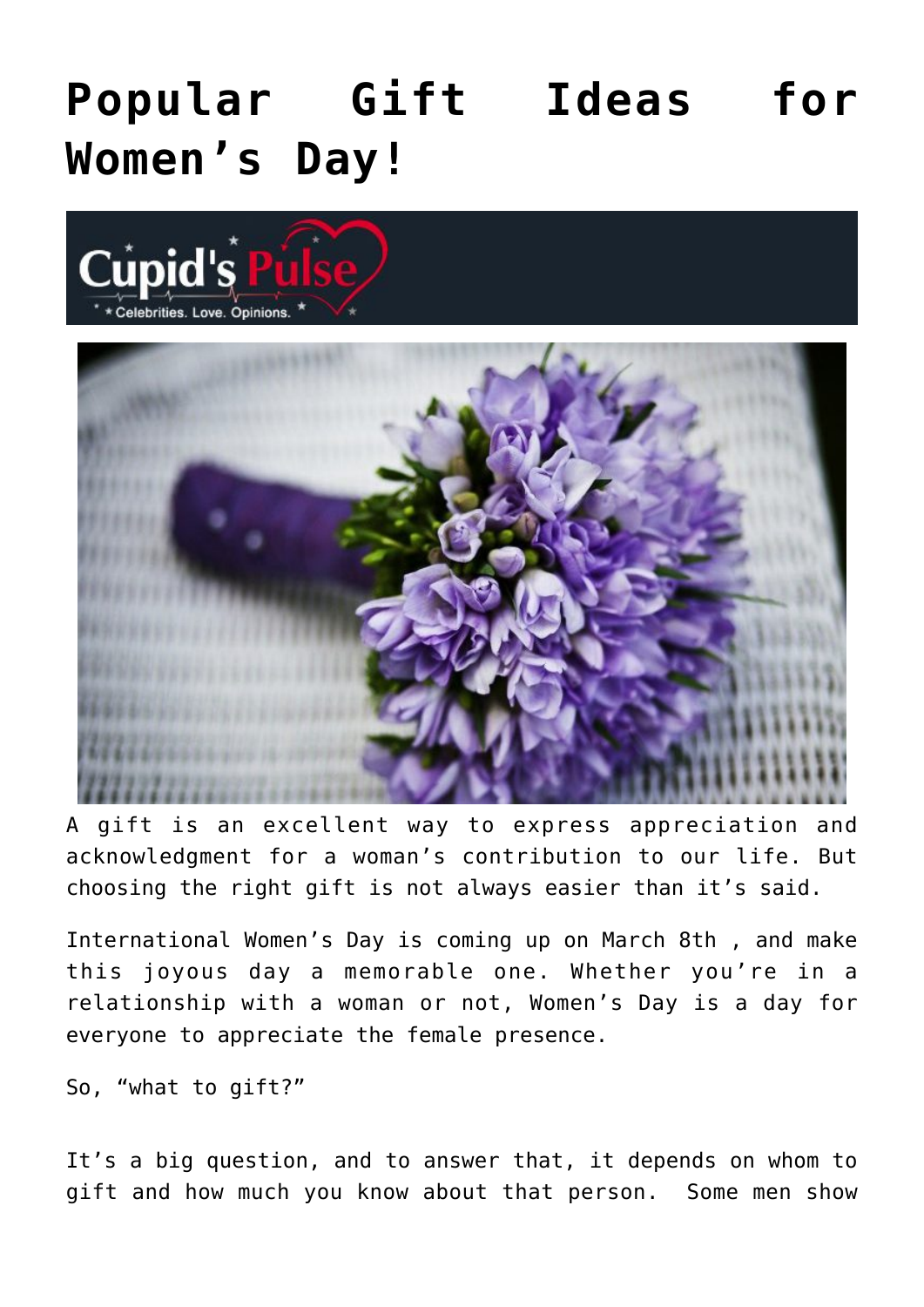their expertise in spending a fortune and some not. This year, give her something that she'll love that doesn't suck!

Check out these 10 popular gift ideas for Women's Day:

## **Custom Jewelry**

Every woman is attracted to jewelry. Gift her a piece of jewelry and see the joy on her face. When picking out jewelry, make sure it's something she'll like and wear. If you consider higher budget, you can choose a custom fingerprint jewelry that is very meaningful and last forever!

[Swarovski jewelry](https://www.mygiftstop.com/collections/swarovski-jewelry) is a good option too, It's in a very wellchosen spot in the jewelry market. The brand offers excellent quality man-made crystals and gemstones while coming at a fraction of the price.

### **Flowers**

Flowers are the forever gift for everyone and every occasion. Flowers are a great way to express and convey your love, feelings, and emotions with someone special. It's a classic gift on Women's Day. Flowers are the most feminine gifts to present to a lady be it on fabric, jewelry, or as real or artificial blooms, this is cliched but true.

## **Chocolate Bouquet**

Chocolate is always a good idea, and it's a great gift for Women! Arrange her favorite chocolates in the form of a bouquet and present the gift to your loved ones. This gift will surely impress her.

You can give her some delicious chocolate in any form, from chocolate covered strawberries to truffles.